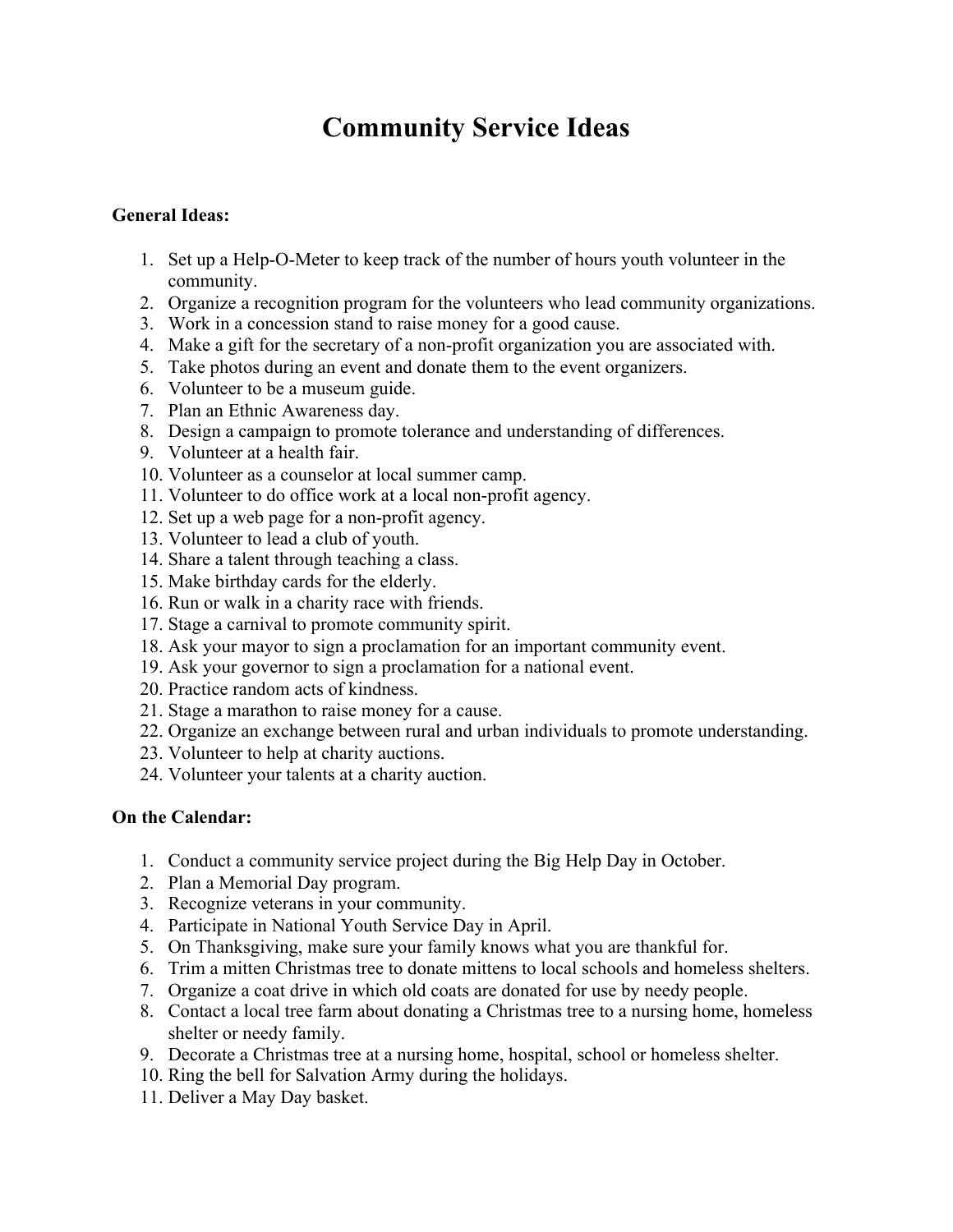- 12. Offer safety tips for youngsters during Halloween.
- 13. Conduct an Easter Egg Hunt for needy children.
- 14. On St. Patrick's Day, don't only wear something green, care for something green!
- 15. Volunteer to return shopping carts during National Supermarkets Month in February.
- 16. Make Spring baskets for seniors' residential facility, neighbors or homeless shelters.
- 17. On International Picnic Day in May, take your family or friends on a picnic. You supply the food and let Mother Nature supply the ants!
- 18. Make a Halloween Safety Kit for youth.
- 19. Give your Mom a hug and a homemade card for Mother's Day.
- 20. On Johnny Appleseed Day in March, deliver apples to homeless shelters.
- 21. July is Anti-Boredom Month. Help your friends fight boredom by becoming active community volunteers.
- 22. During July on National Cheer-Up Day, share a smile and cheer someone up.
- 23. Mow the lawn for your Dad on Father's Day.

# **Children, Family & Friends:**

- 1. Surprise your parent(s) or neighbors and offer to babysit a sibling, relative or friend.
- 2. Design a game for young children.
- 3. Explore history by interviewing a nursing home resident about how they grew up.
- 4. Check on either a younger student or an elderly person after school.
- 5. Read a book to a younger kid a blind person or an older neighbor.
- 6. Cheer up a sick friend with a visit or phone call.
- 7. Celebrate a birthday by asking friends to donate items for causes instead of gifts.
- 8. Make get well cards for people in hospitals and convalescent homes.
- 9. Become pen pals to a younger person or someone from another country.
- 10. Knit or crochet baby blankets.
- 11. Conduct a clothing repair or sewing workshop for needy people.
- 12. Assemble a new parent's kit for the arrival of a newborn.
- 13. Collect old magazines and donate them to day care centers.
- 14. Quilt a blanket for newborn babies.
- 15. Plant a tree or present a tree to the parents for each baby born in your community.
- 16. Collect unused make-up, perfume and other cosmetics for a center for abused women.
- 17. Make a cancer or aids quilt or mural to remember people of who have died from these diseases and remind others of their life.
- 18. Write a kids' book author and ask them to donate signed copies, auction the books off and donate the money to local library.
- 19. Donate old eyeglasses to an organization or place that recycles them for the needy.
- 20. Collect old stuffed animals and dolls, clean them up, repair them and donate them.
- 21. Organize a babysitting service for foster families.
- 22. Collect old clothes and donate them for a dress-up area at a daycare.

#### **Safety:**

- 1. Take a life saving class.
- 2. Create a play that teaches young children how to stay safe at home.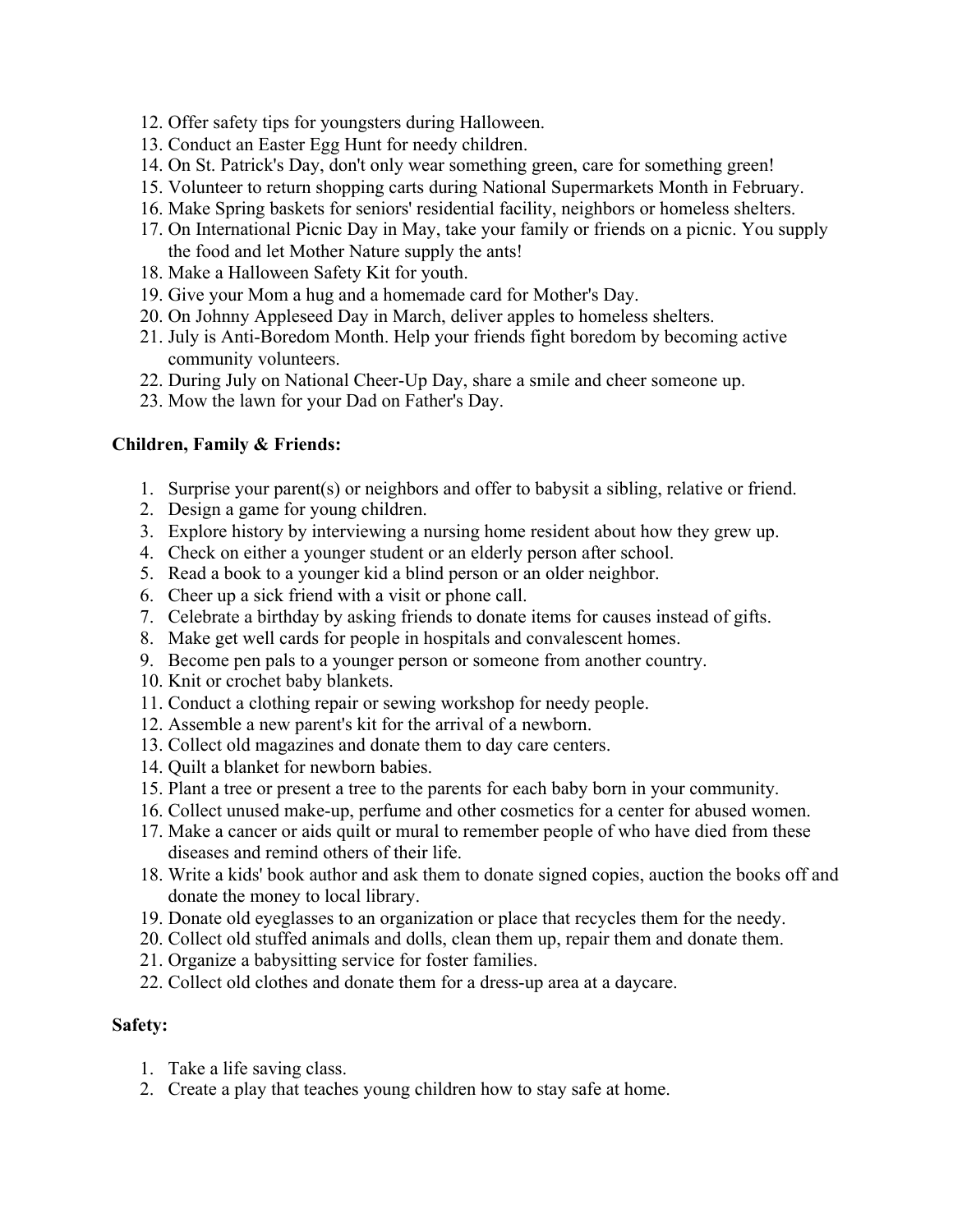- 3. Design a flier of after-school safety tips and deliver it to daycare centers and grade schools.
- 4. Check railroad crossings and make signs to promote safety.
- 5. Offer a safety workshop prior to July 4th.
- 6. Ask your parents to help you get your town to fix dangerous intersections.
- 7. Conduct a bicycle rodeo to help children learn bicycle safety.
- 8. Create an poison awareness campaign.
- 9. Ask your fire department how you can help others learn about fire safety.
- 10. Get permission to fix up your town's fire hydrants.
- 11. Make emergency kits for your home.
- 12. Collect money for a good cause.
- 13. Create a holiday safety video.
- 14. Start a campaign against teen suicide.
- 15. Volunteer at a police station.
- 16. Become a certified lifeguard and volunteer at a swimming pool.
- 17. If you're good at fixing bikes, volunteer to teach others how to fix their bikes.
- 18. Conduct bike safety checks for your neighborhood.
- 19. Sponsor a drug free post prom event.
- 20. Organize a drug free pledge campaign.

# **Crime Fighting:**

- 1. Start a Crime clue box.
- 2. Survey your neighborhood to find out what people think are the leading crime causes.
- 3. Start a neighborhood watch program.
- 4. Join a community crime prevention organizations such as DARE or McGruff Program.
- 5. Work with local government to start a victim's aid support service.
- 6. Create a TV or radio public service announcement against drugs and alcohol.
- 7. Paint over graffiti.
- 8. Organize a self defense workshop.
- 9. Create a billboard for goo graffiti, allow people to paint sections.
- 10. Produce an anti-crime, anti-drug, anti-violence play.
- 11. Sponsor a TV blackout event that kids spend time with their family rather than watch TV.
- 12. Create and distribute a list of hotlines for kids who might need help

#### **School Activities:**

- 1. Paint a mural over graffiti.
- 2. Volunteer to be a teacher's aide during your study hall.
- 3. Collect coupons and small gift certificates for students who show progress in school work.
- 4. Hold a used book sale and donate the money.
- 5. Organize a "get acquainted" lunch for students at your school.
- 6. Set up a buddy system to match new students with ones who have attended school.
- 7. Start an anti-smoking campaign that encourages students not to smoke.
- 8. Encourage the school cafeteria to donate left over food to local homeless shelters.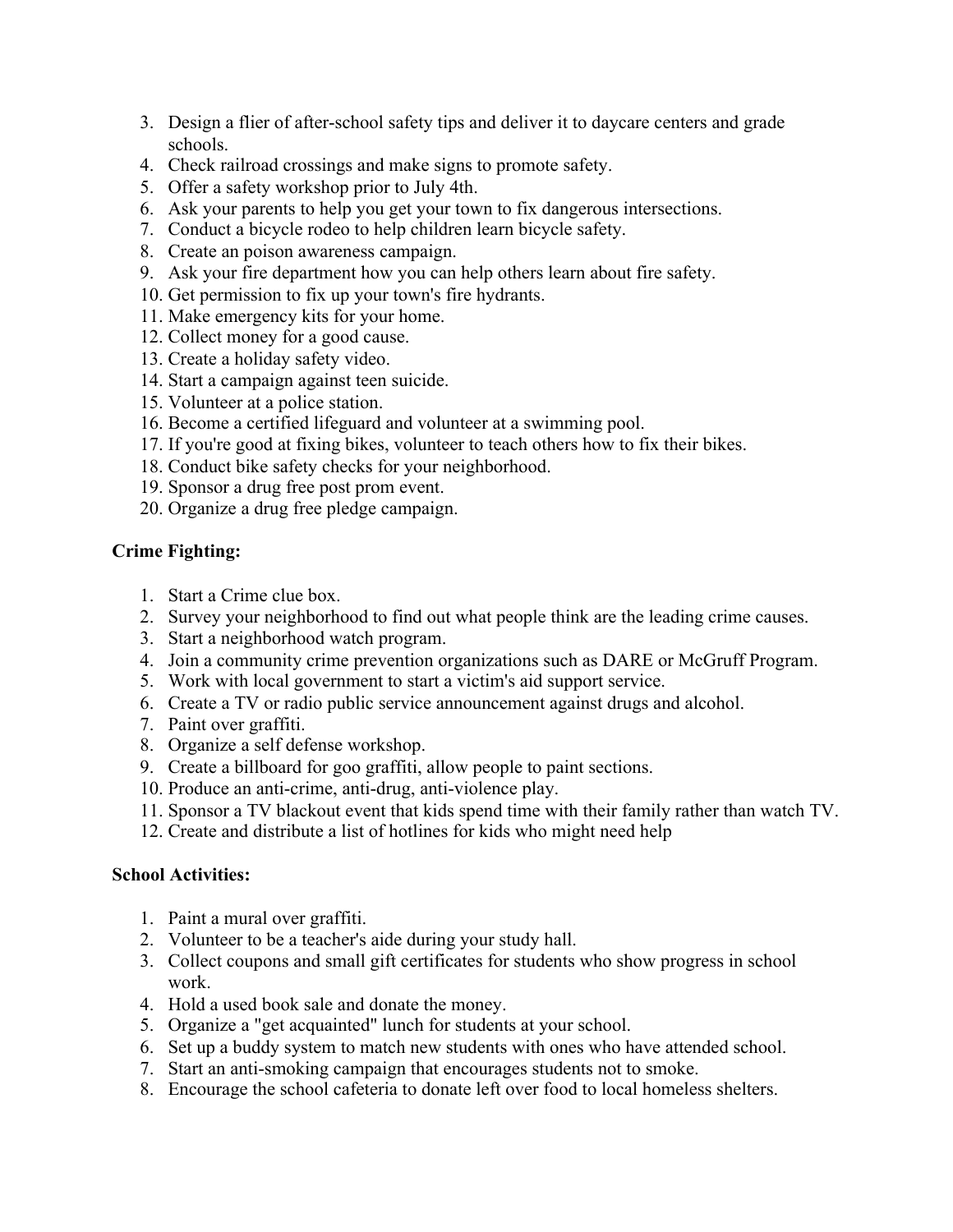- 9. Tutor students who are learning English as a second language.
- 10. Feature community minded people on a school bulletin board.
- 11. Make new kid survival kits for new students at the school.
- 12. Have your class hold an old videotape drive and donate them to your library.
- 13. Invite local police officers to present a drug awareness or bike safety assembly.
- 14. In art class, make drawings and decorations for senior citizens.
- 15. Collect school supplies to give to kids who need them.
- 16. Form a study group to help younger kids with their school work.
- 17. Collect children's books for the needy.
- 18. Volunteer for student council and school government committees.
- 19. Tape you and your classmates reading a story and give it to a children's hospital.
- 20. Form a campus safety escort service.
- 21. Put on an information fair on how little kids can be safe at home.
- 22. Tutor a student that needs help learning English or some other subject.
- 23. Conduct a canned goods drive during a school event and donate the items to a local food bank.
- 24. Arrange for student music performances during lunch.
- 25. Make a New Kid Survival Kit.
- 26. Start a New Buddy Club for new students.
- 27. Create a play that teaches young children how to stay safe at home while their parents are away.
- 28. Provide child care during a PTA meeting.
- 29. Conduct a seatbelt check at school as students leave the parking lot.
- 30. Organize a safe walk to school event.
- 31. Recognize teachers during National Education Week.
- 32. Volunteer to be part of a school flag raising ceremony.
- 33. Assist an after-school little league or other sports program for younger children.
- 34. Volunteer to serve as a crossing guard before and after school.
- 35. Set up a volunteer referral service between your school or organization and other community organizations.
- 36. Write or make a picture book to read to a younger youth.
- 37. Inspect school playgrounds for hazards.
- 38. Write a proposal for a sports safety clinic to your coach and school officials.
- 39. Organize a Safe Walk Service to escort young children to and from schools.
- 40. Make simple reading and math flash cards for a preschool or day care center.
- 41. Organize a reading hour for children at your local school or library.

#### **Government**

- 1. Telephone residents and encourage them to register to vote.
- 2. Provide a voter pick up or transportation service for seniors.
- 3. Campaign for a candidate who is running for an office.
- 4. Organize a public issues forum for candidates.
- 5. Contact your juvenile court system. Find out if they have a "Kids in Court" program to match older kids who have been in court as abuse victims with younger kids who are facing a court experience.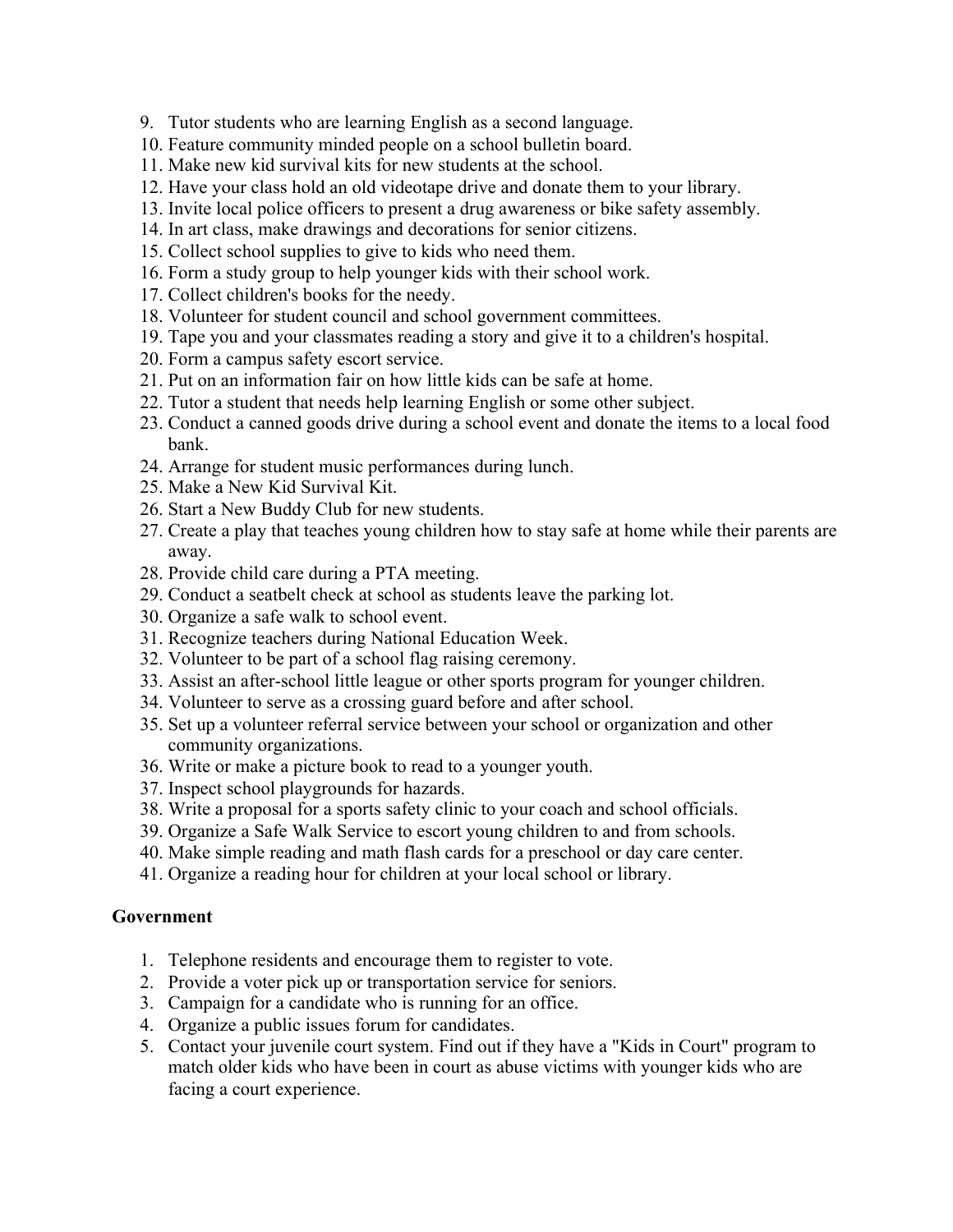- 6. Go door to door to register votes.
- 7. Design and paint a community mural.
- 8. Become an advocate. Contact your legislators on issues close to your heart.
- 9. Contact a local organization about donating flags to public institutions.

# **Helping the Hungry and/or Homeless:**

- 1. Help cook and/or serve a meal at homeless shelter.
- 2. During National Nutrition month in March, organize a nutrition awareness campaign.
- 3. Organize a food scavenger hunt to collect food for the needy.
- 4. Alter and repair clothes for the needy, elderly and homeless.
- 5. Gather clothing from your neighbor and donate it to a local shelter.
- 6. Make "I Care" kits with combs, toothbrushes, shampoo, etc. for homeless people.
- 7. Bake bread on National Bread Day in November and deliver to the hungry, homeless or just your neighbors.
- 8. Help with repairs at a local homeless shelter.
- 9. Donate art supplies to kids in a homeless shelter.
- 10. Make a care package with mittens, socks, T-shirts, etc. for a child at a homeless shelter.
- 11. Collect grocery coupons to give a local food bank.
- 12. If your community doesn't have a food bank, work with local officials to start one.
- 13. Clip coupons and give them at your local food pantry or homeless shelter.
- 14. Pack and hand out food at a food bank.
- 15. Organize a neighborhood group to plant, tend and harvest a vegetable garden.
- 16. Donate the produce to a food bank.
- 17. Sponsor a food drive at your school or parent's workplace or business.
- 18. Prepare a home-cooked meal for the residents of a nearby homeless shelter.
- 19. Bake a batch of cookies and deliver them to a soup kitchen or homeless shelter.
- 20. Raid your closet and attic to find toys and clothes to donate to a homeless shelter.
- 21. Assist with sorting and organizing items donated to a homeless shelter.
- 22. Food drive set up collection bins in stores, banks, movie theaters, and schools.
- 23. Start a program to help poor people build their own houses.
- 24. Assist in a shelter day-care room, taking care of children while parents look for jobs.
- 25. Help raise money for Reading Is Fundamental Open Book Program Have a Read-a-Thon or Book Auction.
- 26. Take homeless children on outings.
- 27. Make first aid kits for homeless shelters.
- 28. Contact a homeless shelter in your community and see if they already have a reading center and need help to keep the project going.
- 29. Set up a Saturday Reading Hour where you visit a homeless shelter once a month, bringing books to share and leave behind.
- 30. Collect items to deliver to homeless shelters (blankets, sheets, towels, toys, books, disposable diapers.)
- 31. Become a Big Buddy for one or more of the children at the homeless shelter.
- 32. Find out about low-cost housing in your area for the homeless people.
- 33. Contact job training and placement centers in your community.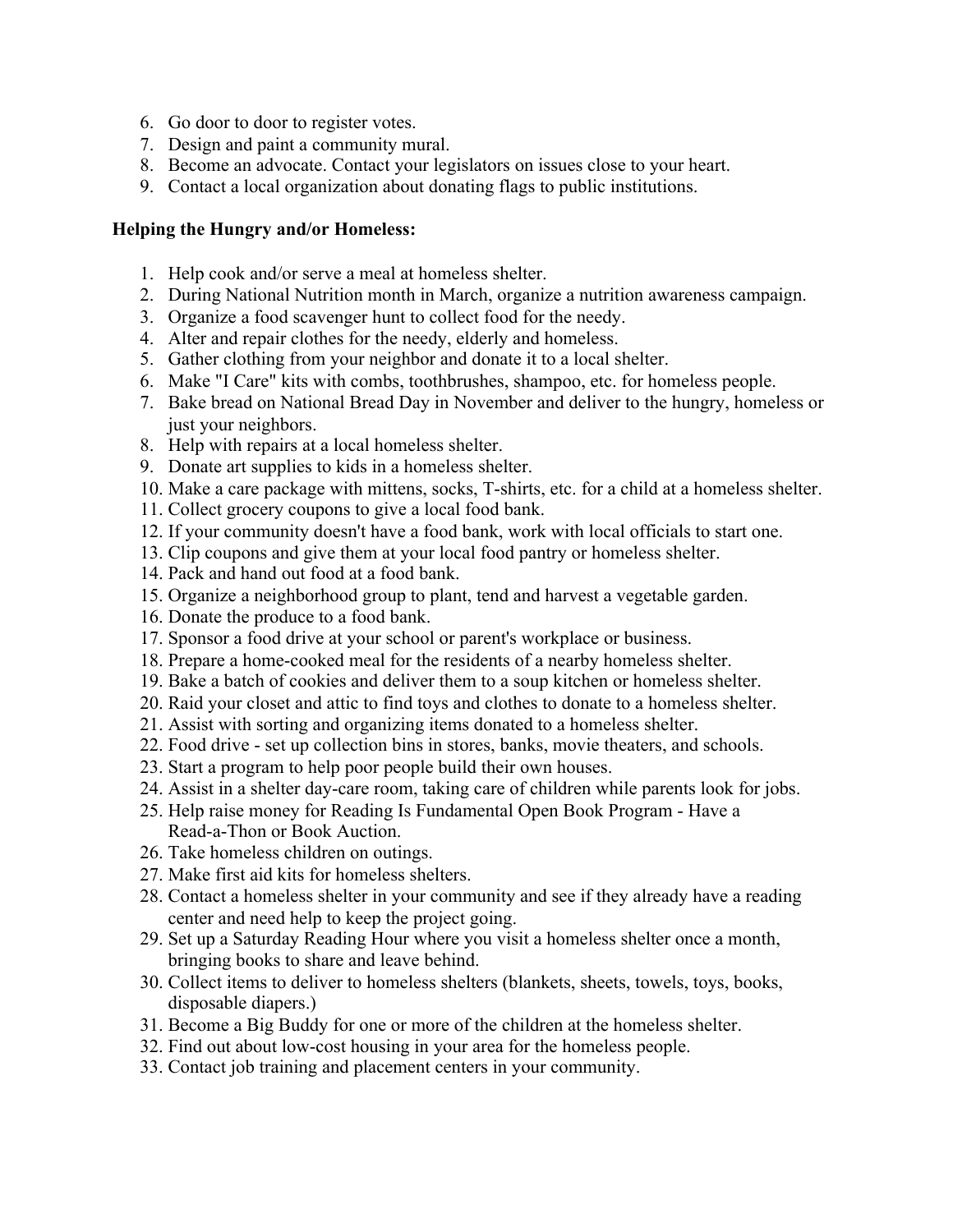### **For Those with Special Needs:**

- 1. Volunteer to help at a Special Olympics event.
- 2. Set up a buddy system for kids with special needs at your school.
- 3. Raise money for Braille or large print books for blind or visually impaired people.
- 4. Volunteer at an agency that works with children with disabilities.
- 5. Read books or the newspaper on tape for blind or visually impaired people.
- 6. Make gifts with friends for kids in the hospital.
- 7. Prepare sack lunches and deliver them to homeless or homebound people.
- 8. Bring toys to children in the cancer ware of a hospital.
- 9. Work with physically challenged kinds on an art project.
- 10. Build a ramp for a person in a wheelchair so it is easier for them to get in and out of their house.
- 11. Clean a neighbor's yard who can not do it themselves.
- 12. Get your class to put together a library at a children's hospital.
- 13. Give valentines and other cards in individuals who are in the local hospital.
- 14. Hold an Athletics Contest.
- 15. Visit a rehabilitation center. Learn about patients with special needs. Volunteer to help.

#### **Neighborhood Enhancement:**

- 1. Help neighbors paint and repair their homes.
- 2. Arrange for the local health department to conduct neighborhood health checks.
- 3. Volunteer to teach classes on a sport you enjoy and know a lot about.
- 4. Contact Habitat for Humanity to see how you can support them in your community.
- 5. Work with the local health department to set up an immunization day or clinic to immunize children against childhood diseases.
- 6. Organize a newcomers group in your neighborhood to welcome new families.
- 7. Produce a neighborhood newspaper.
- 8. Train to become a guide for your local tourist bureau.
- 9. Make maps of local parks, libraries or historic sites.
- 10. Research local historic sites and provide the research to visitor's bureau.
- 11. Petition your city to make drinking fountains and/or restrooms in public areas available.
- 12. Volunteer to clean up trash at a community event or county fair.
- 13. Make signs to label community buildings and sites of interest.
- 14. Set up an art exhibit at a local business, school or nursing home.
- 15. Design a mural or quilt highlighting important aspects of the community.
- 16. Organize a campaign to paint storm drains to prevent dumping of hazardous materials.
- 17. Set up an informational display at a local library.
- 18. Volunteer to help with Vacation Bible School.
- 19. Organize a community chorus, orchestra or band.
- 20. Volunteer to help set up for a community event.
- 21. Distribute leaf bags during the fall encouraging residents to clean leaves from their streets and yards.
- 22. Adopt a pothole and raise funds to repair it.
- 23. Plan native flowers or plants along highways.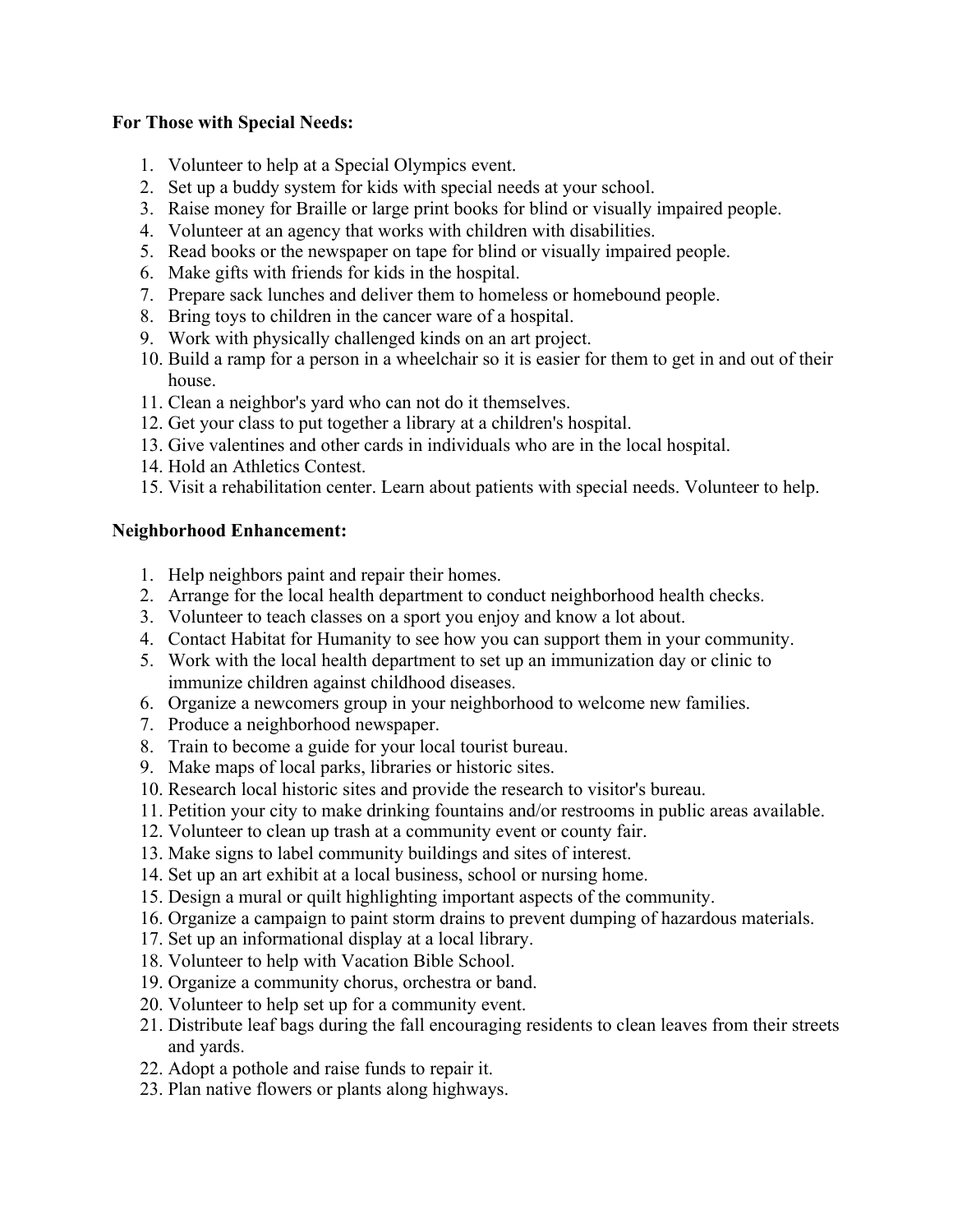- 24. Adopt a billboard and use it for a public service announcement.
- 25. Campaign for additional lighting along poorly lighted streets.
- 26. Clean up vacant lot.
- 27. Collect supplies for persons who have been in a fire or natural disaster.
- 28. Help fix a run-down playground.
- 29. Start a yard of the week award for your neighborhood.
- 30. Participate in an Annual parade.
- 31. Spruce up and paint the community or youth center.
- 32. Plant a community garden. Adopt a town monument and keep it clean.
- 33. Clean an elderly neighbor's driveway and sidewalk after a snowfall.
- 34. Clean up after a natural disaster.
- 35. Organize a local blood drive with the American Red Cross.
- 36. Plant flowers at town hall.
- 37. Organize a campaign to raise money to buy and install new playground equipment for a park.
- 38. Survey community agencies to learn the leading causes of accidents in your community then design a campaign to reduce accidents.
- 39. Paint a mural or clean up a local park.
- 40. Plant flowers in public areas that could use some color.
- 41. Mow the lawns and care for the plants of neighbors who are away on vacation.
- 42. Conduct a community accessibly check to identify potential barriers for individuals with disabilities.
- 43. Plan a disabilities day where friends or classmates are given a physical disability for day and are forced to function during the day.
- 44. Read aloud to a person who is visually impaired.
- 45. Build park benches.
- 46. Paint fences or park benches.
- 47. Help winterize homes in a poverty-stricken neighborhood.
- 48. Lend a helping hand at a local community center.
- 49. Identify corners where bushes and trees make it difficult for drivers to see.
- 50. Conduct a neighborhood drive to collect used furniture.

#### **Performing Arts & Sports:**

- 1. Form a band with your friends and give free concerts.
- 2. If you play an instrument, help a friend learn to play.
- 3. Serve as an usher at a sporting event.
- 4. Get your marital arts or dance class to give a demonstration at a youth center, nursing home or school.
- 5. Write and product a play about a current issue.
- 6. Serve as a coach for a youth sports team.
- 7. Teach a friend how to in-line skate.
- 8. Start a collection drive for old sports equipment and donate it to needy families.
- 9. Get friends to assist at a sporting event.
- 10. Provide refreshments at a local race or sporting event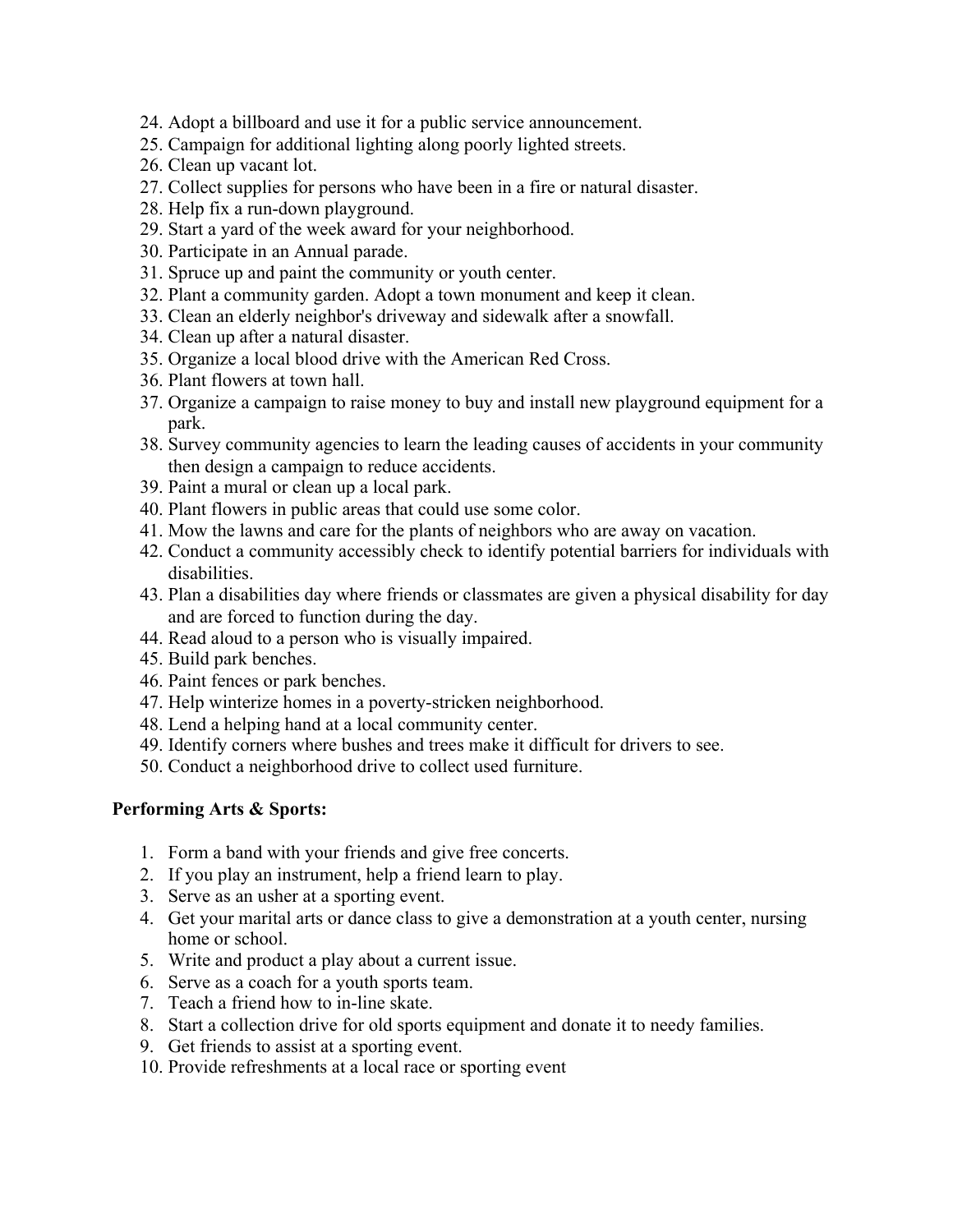### **The Environment:**

- 1. Plant a garden or tree where the whole neighborhood can enjoy it.
- 2. Set up a recycling system for your home and participate in your neighborhood curbside recycling pick-up.
- 3. Organize a car pooling campaign in your neighborhood to cut down on air pollution.
- 4. Set up a seed or a plant exchange in your neighborhood.
- 5. Grow fresh flowers and deliver them to someone to brighten their day.
- 6. Pick up a trail during National Trail Day in June.
- 7. Make bird feeders for public places.
- 8. Collect Old phone books in your neighborhood for recycling.
- 9. Adopt an acre of a park or a mile of roadside to keep clean. [More Information](https://lancaster.unl.edu/4h/serviceideas1.shtml)
- 10. Elect a family "energy watchdog" to shut off lights, radios, and TV's when not in use.
- 11. Help everyone in your family conserve water.
- 12. Clean up trash along a river or in a park.
- 13. Create a habitat for wildlife.
- 14. Create a campaign to encourage biking and walking.
- 15. Test the health of the water in your local lakes, rivers or streams.
- 16. Got places to be? Burn energy on your bike instead of taking the family car.
- 17. Participate in the Backyard Wildlife Habitat Program, 703-790-4000.
- 18. Start a butterfly garden at home, at a community center, senior home or school.
- 19. Sponsor an environmental slogan contest in school.
- 20. Build a bluebird trail.
- 21. Collect aluminum cans and donate the money to a favorite charity.
- 22. Get together with friends and make conservation posters for the community center.
- 23. Encourage your parents to buy products made from recycled materials.
- 24. Conduct an energy audit at your school.
- 25. Monitor the indoor air quality.
- 26. Organize an asbestos check.
- 27. Test the drinking water for lead.
- 28. Adopt an acre of rainforest.
- 29. Plant a commemorative tree to honor someone.
- 30. Create a children's nature garden, labeling plants and trees and scheduling guided tours.
- 31. Replace trees that have died.
- 32. Take household toxic waste to a proper disposal facility.
- 33. Check indoor radon levels.
- 34. Adopt highways and clean up clutter.
- 35. Volunteer to separate recyclables.
- 36. Organize a hazardous waste collection.
- 37. Start a recycling center at school.
- 38. Host a recycling fair.
- 39. Hold an invention contest with entries made out of recycled goods.
- 40. Form a volunteer lawn mowing service with your friends.
- 41. If you see a tree that's in trouble, try to save it. Pamper it, water it, or don't water it as the case may be. Find our what's wrong with it and how to make it better.
- 42. Pick up litter.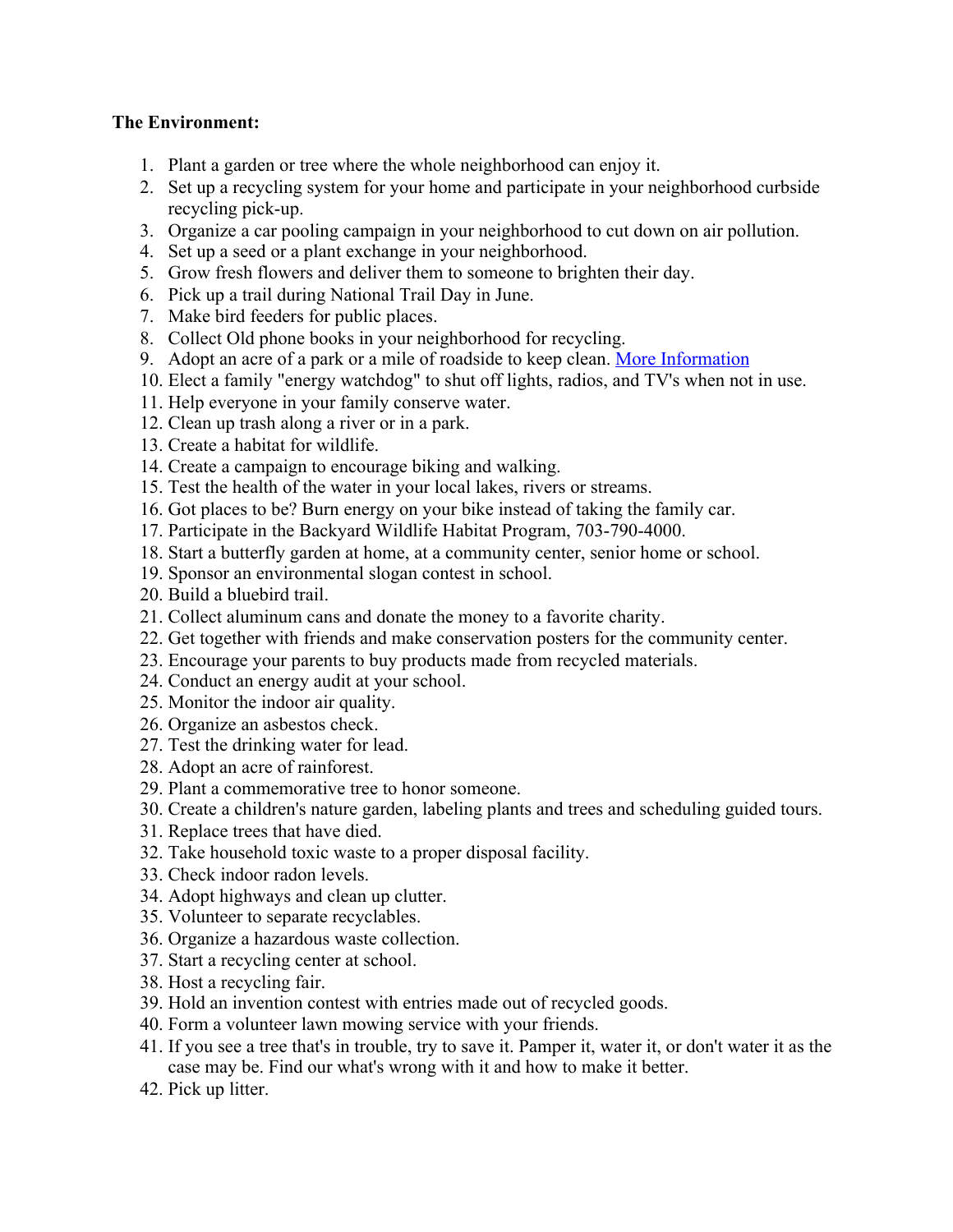- 43. Use a lunch box instead of throwaway bags.
- 44. Practice the 3 R's in your house: Reduce, recycle, reuse.
- 45. Adopt a park with your friends and keep it clean. [More Information](https://lancaster.unl.edu/4h/serviceideas1.shtml)
- 46. Bring a backpack when you shop or reuse those little plastic sacks.
- 47. Clean up a beach or riverbed.
- 48. Start a compost pile and encourage your family to use it!
- 49. Plant trees.
- 50. Plant a commemorative tree to honor someone.
- 51. Ask your school to use recycled paper.
- 52. Repair homes or abandoned buildings.
- 53. Start an Environmental Club.
- 54. Hold a recycling contest.
- 55. Check homes and public buildings for lead based paint.
- 56. Clear a new trail at a nature center or park.

#### **Senior Citizens:**

- 1. Adopt a "grandfriend"
- 2. Visit a nursing home.
- 3. Rake leaves, shovel snow, clean gutter or wash windows for a senior citizen.
- 4. Pick up medicine for an elderly person.
- 5. During bad weather, visit seniors to make sure they have everything they need.
- 6. Pick up the morning paper for a senior neighbor on your way to school.
- 7. Form a Mall Patrol with your friends to help seniors with their shopping.
- 8. Form a kids carwash squad to clean and wash seniors' cars.
- 9. Write your "grandfriend" a letter, or write letters for an elderly person.
- 10. Go for a walk with a senior citizen in your community.
- 11. Hold an afternoon dance for your local nursing home.
- 12. With the help of family and friends, hold a summertime play or songfest at a nursing home.
- 13. Teach them your dances and ask them to teach you theirs.
- 14. Deliver meals to homebound individuals.
- 15. Offer to pick up groceries with/for a senior citizen.
- 16. Help senior citizens in your neighborhood obtain and install locks or smoke alarms.
- 17. Teach a senior friend how to use a computer or the Internet.
- 18. Get a group together to sing or present a play at a nursing home.
- 19. Do something creative on the holidays for the Senior Citizens (cook a meal, bake cookies, dress up in costumes, etc.)
- 20. Take a pet to a nursing home.
- 21. Do art projects with people in nursing homes (Finger painting.)
- 22. Organize a sing-a-long.
- 23. Offer to read to people in a nursing home.
- 24. Write letters to people in a nursing home, if you can't go and visit.
- 25. Teach an elderly neighbor a new card game.
- 26. Call up elderly people who live on their own to see if they need anything.
- 27. Teach your senior friends how to use computers.